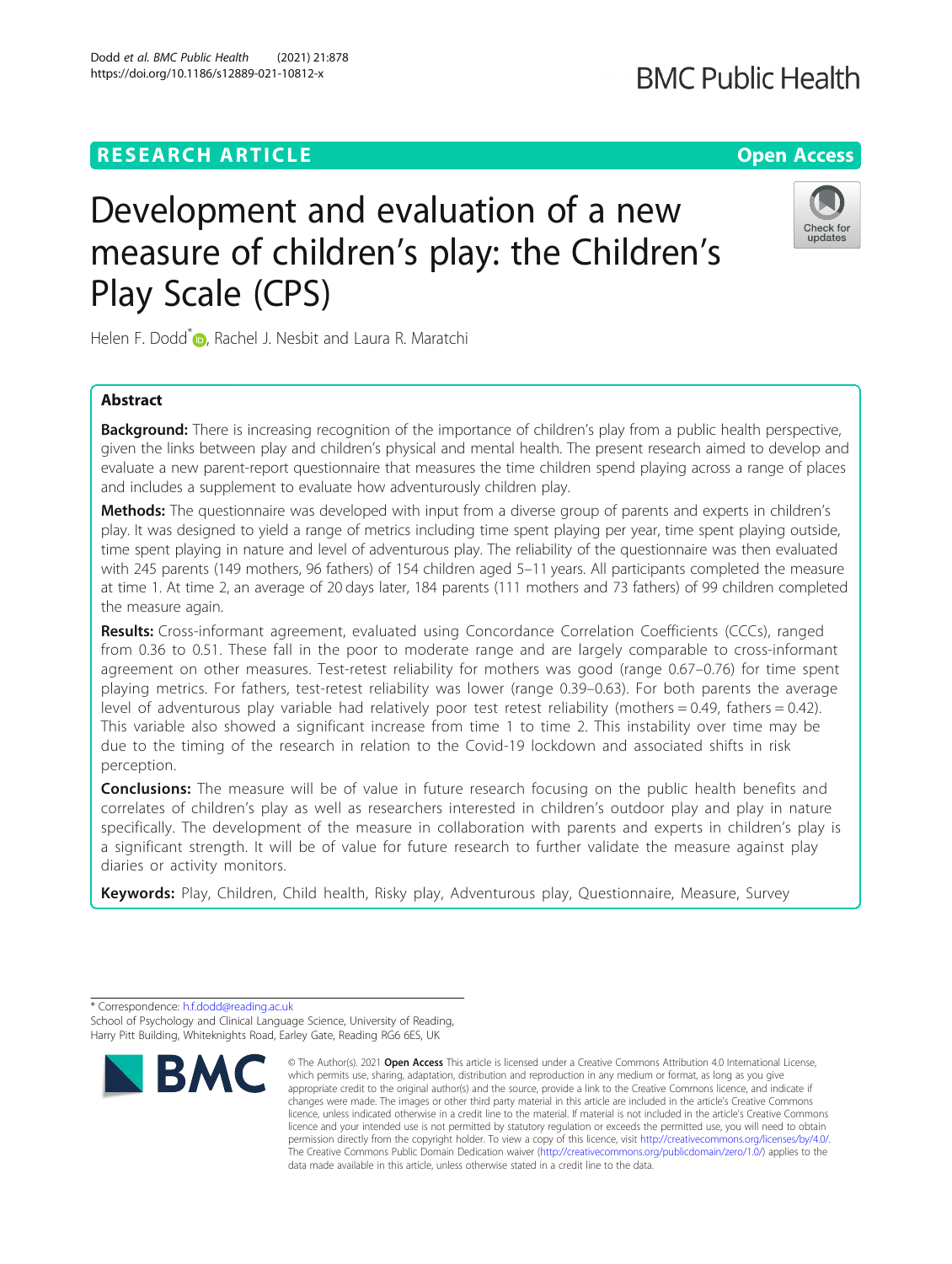# Background

There is increasing interest in children's play from a public health perspective [[1](#page-10-0), [2\]](#page-10-0). Time outdoors and children's physical play, which includes jumping, climbing, swinging, balancing and running, encourage physical activity which supports obesity prevention and promotes good physical and mental health more broadly [\[3](#page-10-0)–[6](#page-10-0)]. There are concerns that children's outdoor play has declined in recent decades [\[7](#page-10-0), [8\]](#page-10-0) and that this may have significant implications for children's health and wellbeing [[9](#page-10-0)]. In particular, declines in adventurous play, where children are allowed to take risks and challenge themselves during play, may have implications for mental health [[6,](#page-10-0) [10](#page-10-0)]. Despite this, research on the public health sequalae of children's play (or lack thereof) is rare, particularly in relation to mental health [\[3](#page-10-0)]. To conduct research of this nature we require instruments that can capture children's play on a large scale. Quantifying children's play experiences on a public health scale is challenging and few instruments currently exist to support this. In this article we therefore present the development and evaluation of a new parent-report measure that first estimates children's time spent playing in a range of places and includes a supplement that estimates their level of adventurous, or risky, play.

Following concerns about children's levels of physical activity, Veitch and colleagues developed a parent-report measure of children's outdoor play [\[11](#page-10-0)]. In this measure, parents are asked to report the number of days their child spent playing in each of eight locations in a typical week. Parents are instructed to include a day in the total if their child had spent at least 10 min in the relevant location. Test-retest reliability was examined using Intra-Class Correlation (ICC) and ranged from poor (ICC  $=$ 0.18) to good (ICC = 0.82), with an average ICC of 0.58. Responses were also compared to an activity logbook that parents kept over the course of a week prior to completing the measure. Some evidence of moderate consistency between the measure and the logbook was found. Subsequent research has examined associations between children's outdoor play, using this measure, and their physical activity and has failed to find the expected association [[12\]](#page-10-0). One reason for this might be that the measure does not capture the total amount of time children spend playing outdoors, only the frequency with which they play outdoors.

The amount of time children spend playing outdoors is the focus of The Outdoor Playtime Checklist [\[13](#page-10-0)]. When completing this measure, parents respond to two items asking how much time their child spends playing outside home during three different periods of the day (wake-up – noon, noon – 6 pm, 6 pm- bedtime), using a 5 point-interval scale, ranging from 0 min to over 60 min. The two items refer broadly to play outside at home/outside at others' homes and play outside away from home (park, playground, recreation area). Unlike the measure by Veitch and colleagues [\[10\]](#page-10-0) above, time spent playing outdoors on this measure was found to be modestly associated with physical activity measured using an accelerometer ( $r = 0.33$ ,  $p < .001$ ), implying that time spent playing is more closely related to physical activity than frequency of play.

Both existing measures described have strengths; the measure developed by Veitch and colleagues [\[11](#page-10-0)] captures information on where children play and the Outdoor Playtime Checklist [\[13](#page-10-0)] captures time spent playing. Neither measure though captures the time that children spend playing in different places. A number of measures have also been designed for use within individual studies to capture the time children spend outdoors. For example the Avon Longitudinal Study of Parents and Children asked parents to report how much time children typically spent outdoors on weekdays and weekend days during winter and summer [[5](#page-10-0)]. Similarly, time spent outside during warmer months and cooler months after school and at weekends was evaluated via parent report in a large study focused on children's obesity [\[14](#page-10-0)]. Building on the strengths of these previous measures as well as the measures of children's play, the primary aim of the present study was to develop a parent-report measure that estimates both how often their child plays in certain places as well as how long their child plays for in each place, with a view to better capturing overall time spent playing in different places.

A secondary aim was to develop a supplement that captures how adventurously children play in each place. Adventurous play, also known as risky play, is defined as 'exciting, thrilling play where the child experiences a level of fear and is able to take age appropriate risks' [\[6](#page-10-0), [15\]](#page-10-0). It has been proposed that adventurous play may provide children with important learning opportunities that help prevent fears and anxiety. For example, Sandseter and Kennair [[16\]](#page-10-0) hypothesise that children's risky play provides an opportunity for children to be exposed to stimuli that they are developmentally programmed to fear. For example, a fear of heights is developmentally normal and may be overcome by playing at heights, perhaps in a tree or on monkey bars. Dodd and Lester [[6\]](#page-10-0) extend these ideas to argue that adventurous play offers children an opportunity to learn about uncertainty, coping, physiological arousal and fear. In turn they argue that this learning might help decrease children's risk for elevated anxiety in the long term. These ideas are also compatible with the theoretical arguments made by Gray [\[10](#page-10-0)] who argues that through risky, adventurous play, children learn to solve their own problems, control impulses, and regulate their emotions.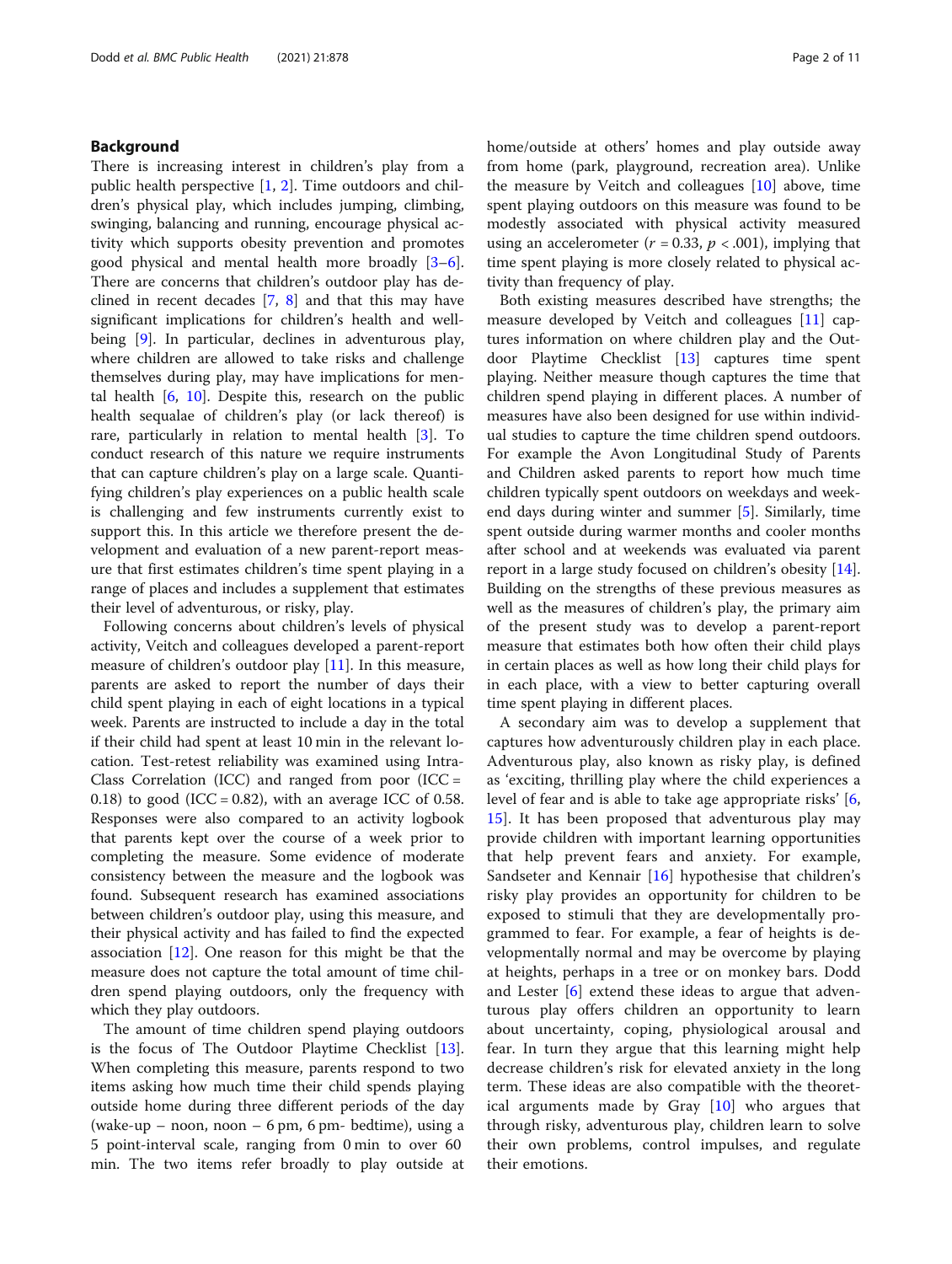Quantitative research evaluating these hypotheses around the benefits of adventurous play is rare. A review of the health benefits of risky play was conducted in 2015 identified no studies that evaluated mental health outcomes [[3\]](#page-10-0). One of the obstacles to research on adventurous play is that no measures exist that allow this type of play to be quantified. A number of related measures exist, including measures of parent attitudes and be-haviours around risk taking in children's play [\[17](#page-10-0), [18\]](#page-10-0) as well as measures of outdoor play more generally as described above [[11](#page-10-0)] but these measures do not allow children's engagement in adventurous play to be measured.

To our knowledge, only one published study has attempted to quantify children's participation in adventurous play in any detail. In the New Zealand State of Play Survey, Jelleyman and colleagues [\[19](#page-10-0)] asked parents to report the frequency with which their children engaged in specific examples of play on a 5-point Likert Scale from "Never" to "Always". The examples were drawn from categories of risky play as defined by Sandseter [[15\]](#page-10-0) along with two additions (loose parts and messy play). Whilst this measure provides useful insights into adventurous play, it has a number of limitations. First, the level of adventure/ risk taking is not evaluated, parents simply report how often the child engaged in each type of risky play. This is important because it may miss differences between children in how they play. For example, two children could both be playing with loose parts but one might play imaginatively with a neat pile of sticks whilst another might build a precarious construction to climb on; both are playing with loose parts but the level of risk differs significantly. Second, the frequency categories were not objectively anchored; one parent's interpretation of "sometimes" may be very different to another's. Third, the measure tells us nothing about where this type of play takes place. This is important for the development of programmes that aim to increase children's adventurous play.

The two aims of this research were:

- 1. to develop and evaluate a parent-report questionnaire that could be used to quantify school-aged children's time spent playing in a range of places.
- 2. to develop and evaluate an extension of that measure which asks parents to estimate their child's engagement in adventurous play in each place.

The measure was developed with input and feedback from parents and experts on children's play. It yields a range of metrics that could be used in future research, with or without the adventurous play supplement. The test-retest reliability and cross-informant reliability of these metrics are evaluated.

# **Methods**

# Participants

Participants were recruited via social media. The advert asked for Mums and Dads with children aged 5–11 years to complete an online survey about what their children do in their spare time. Participants were 245 parents (149 mothers and 96 fathers) of 154 children (78 boys, 76 girls) aged 5 to 11 years  $(M = 99 \text{ months}, SD = 25$ months) at baseline. Due to an oversight at time 1, child ethnicity was only collected at time 2 where the children were described as being White British (87.9%), Mixed race (6.0%), White European (2.6%), Asian or Asian British Indian origin (0.9%), Asian or Asian British, other Asian origin (0.9%) and Mixed white background (0.9%). Ethnicity was not provided for one child. For 91 children, both parents participated, for the remaining 63 children, only one parent participated. Mean parent age was 38 years ( $SD = 6$  years). The majority of parents were married ( $n = 196$ ), approximately half had university level qualifications ( $n = 123$ , 2 declined to answer) and the majority worked full-time  $(n = 143)$  or part-time  $(n = 76)$ . All but ten parents stated that they were the child's primary caregiver  $(n = 134)$  or shared primary caregiving  $(n = 101)$  responsibility, only seven parents did not have full custody of their child.

All parents were invited to participate again at time 2 and 184 parents (111 mothers and 73 fathers) of 116 children (61 boys, 55 girls) participated. For 68 children, both parents participated at time 2. The study began 5 days prior to the UK's Covid-19 lockdown in 2020, which means that all parents completed the time 2 measure during lockdown. This was not a planned part of the study design. There was no evidence that parents who completed the time 2 survey differed significantly from those who did not on parent age, parent sex, child age, child sex, primary caregiver status, number of children, parental marital status, parental employment status or parental level of education (all  $ps > .05$ ).

# Materials

Children's play scale (CPS)

Measure development An initial example version of the measure was developed through informal discussion with experts in children's play from a range of backgrounds including academic, policy and playwork, and by reviewing other relevant measures of children's time use, physical activity and play. The main measure asked: 1) how often children play in each of a range of places; 2) how long children play for when they are in each place. In addition, the adventurous play supplement asked how adventurously children play in each place. We then held two parent consultation meetings where we invited parents to provide feedback on the draft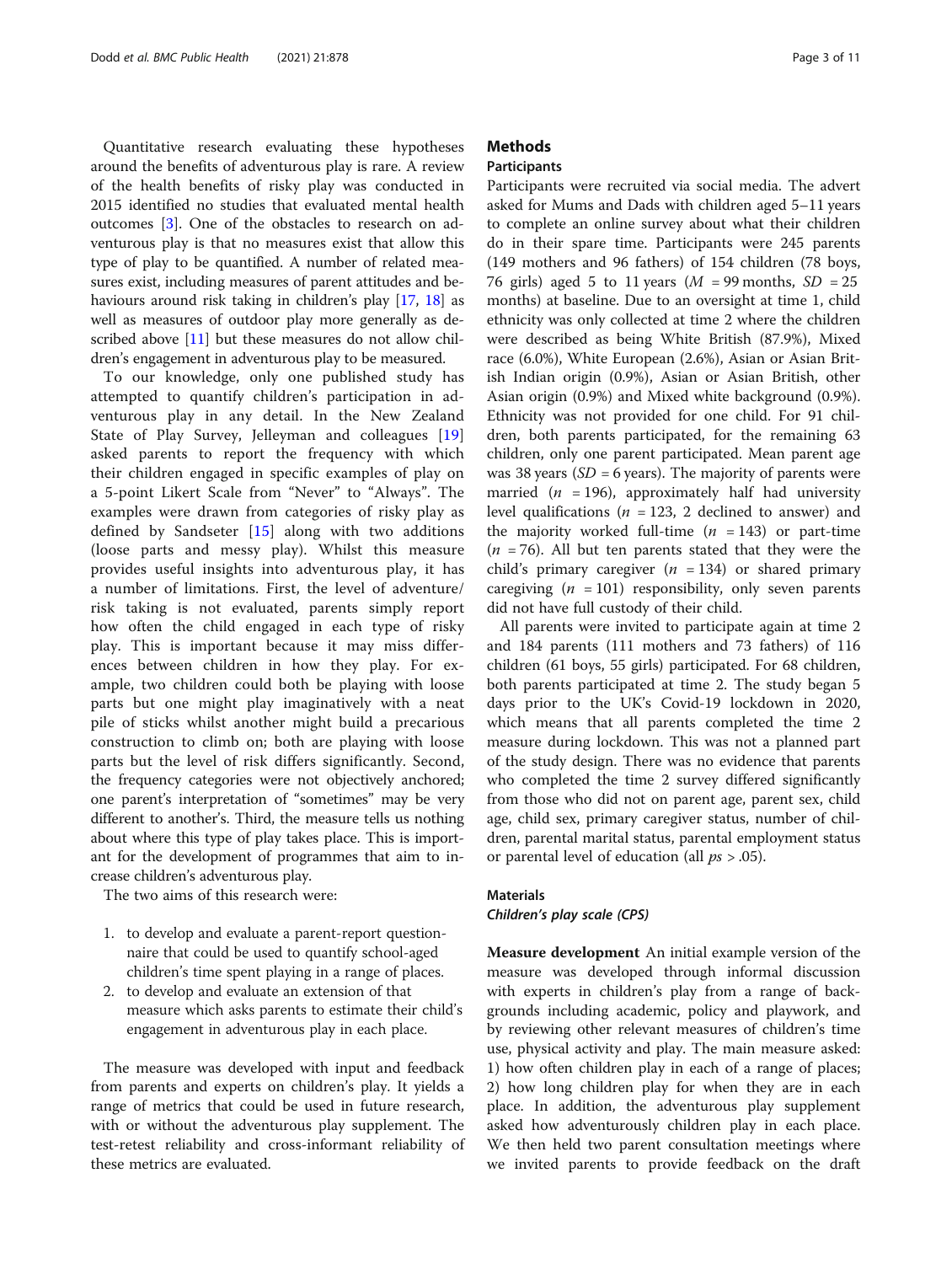version. During these meetings, parents first completed the draft measure and then took part in a group discussion which focused on: 1) their understanding of the questions; 2) the range of play places included and whether the list was well-defined and comprehensive; 3) their ability to answer the questions reliably and confidently; 4) any other points of feedback. The meetings lasted approximately 90 min each.

Parents for the consultation meetings were recruited via an advertisement on local social media groups. Parents were asked to register their interest and provide some basic demographic information. A total of 27 parents responded (25 mothers, 2 fathers), 14 of these were invited to join one of the two groups. Parents were selected to maximise the diversity of the groups (parent age, child age, education, ethnicity, location). Thirteen parents participated in one of the two groups. They were paid £20 for their time.

Following the first meeting, substantial changes were made to the measure and supplement and parents at the second meeting provided feedback on the revised version. Key changes that were implemented following feedback from these consultation meetings were as follows: a) parents had difficulty distinguishing between different types of playgrounds that were originally listed e.g. adventure playground, fixed playground and natural playground, so these were collapsed into a single 'playground' category; b) parents found it difficult to reliably separate play in wooded areas and play in open green space as many spaces had both open space and areas of woodland so these were collapsed into a single category; c) parents reported the considerable difference in play between seasons so we revised the measure to separate autumn/winter and spring/summer; d) parents wanted clarity on whether screen time should be counted as play and whether play when children were on holiday should be included or not, as holidays provide a unique opportunity for play that may be inconsistent with measures of play outside of holiday-time and therefore difficult to estimate. As a result, we chose to exclude screen time and time on holiday from the survey in the instructions. There was some discussion around the layout of the questions but on balance it was decided to keep all of the frequency questions together, followed by the time spent playing questions and then the adventurous play questions.

A final version of the measure and supplement were created based on input from both consultation groups. These were then sent via email to eleven experts on children's play. The aim of consulting experts was to support the content validity and practical utility of the measure. The experts were members of the Children's Play Policy Forum or Play Safety Forum in the UK who had expressed an interest in supporting the research along with two international academics who have published extensively on children's play and adventurous play. Feedback was

received via email and annotations on the survey from six individuals: the lead of a national play policy organisation who has a playwork background; an educational psychologist working in play policy; the Chief Executive Officer of an organisation who work to improve play in schools; a qualified teacher and landscape architect who leads education and community projects focused on play and outdoor learning; and the two international academics.

This feedback led to a number of changes including: a change in the wording of the response options such that they all reflected a specified period of time (the initial survey included some time periods of some options such as 'occasionally'); the inclusion of definitions of the levels of adventurous play prior to the questions; an edit to the definition of adventurous play from 'usually includes' to 'can include'; an edit to the examples of adventurous play; the addition of the option 'Possibly but I don't know where because they are unsupervised' as a response to the question regarding other places children play; the inclusion of the word 'challenge' within the definitions of adventurous play. The experts gave some feedback and suggestions that did not result in changes, primarily because the parent feedback suggested the changes were not required. For example, one expert expressed a concern about the length, but the parent feedback was that the length was ok, one suggested we define adventurous play as courageous play, but we were confident parents understood adventurous play, and one raised a question about whether weekdays and weekends should be separated. This latter issue is something that we discussed at length in the parent sessions. Parents stated, as might be expected, that their child played more at the weekends than on weekdays but they also felt they were able to average over the full week in their responses. Importantly, they felt this was preferable to having the answer all of the questions twice, once for weekdays and once for weekends. Across both groups they felt that the seasonal differences would be harder to average across and therefore that these should be separated out rather than days of the week.

Description of final measure The final measure evaluated in the present paper (available in supplementary material as Additional file [1](#page-9-0) and for download here: [https://osf.io/637rd/?view\\_only=e11a2e1accd843c5](https://osf.io/637rd/?view_only=e11a2e1accd843c59cecb3a54fc7767e) [9cecb3a54fc7767e](https://osf.io/637rd/?view_only=e11a2e1accd843c59cecb3a54fc7767e)) 1 , asked parents about their child's play in seven places:

<sup>&</sup>lt;sup>1</sup>Note that the data collection for this study began 5 days prior to the Covid-19 UK-wide lockdown. Because of this we included instructions for participants to answer all of the questions in the survey 'thinking about normal life before coronavirus'. These additions can be seen in the version of the measure shown here: [https://osf.io/637rd/?view\\_](https://osf.io/637rd/?view_only=e11a2e1accd843c59cecb3a54fc7767e) [only=e11a2e1accd843c59cecb3a54fc7767e](https://osf.io/637rd/?view_only=e11a2e1accd843c59cecb3a54fc7767e) but would not be necessary for versions of the measure used in future research.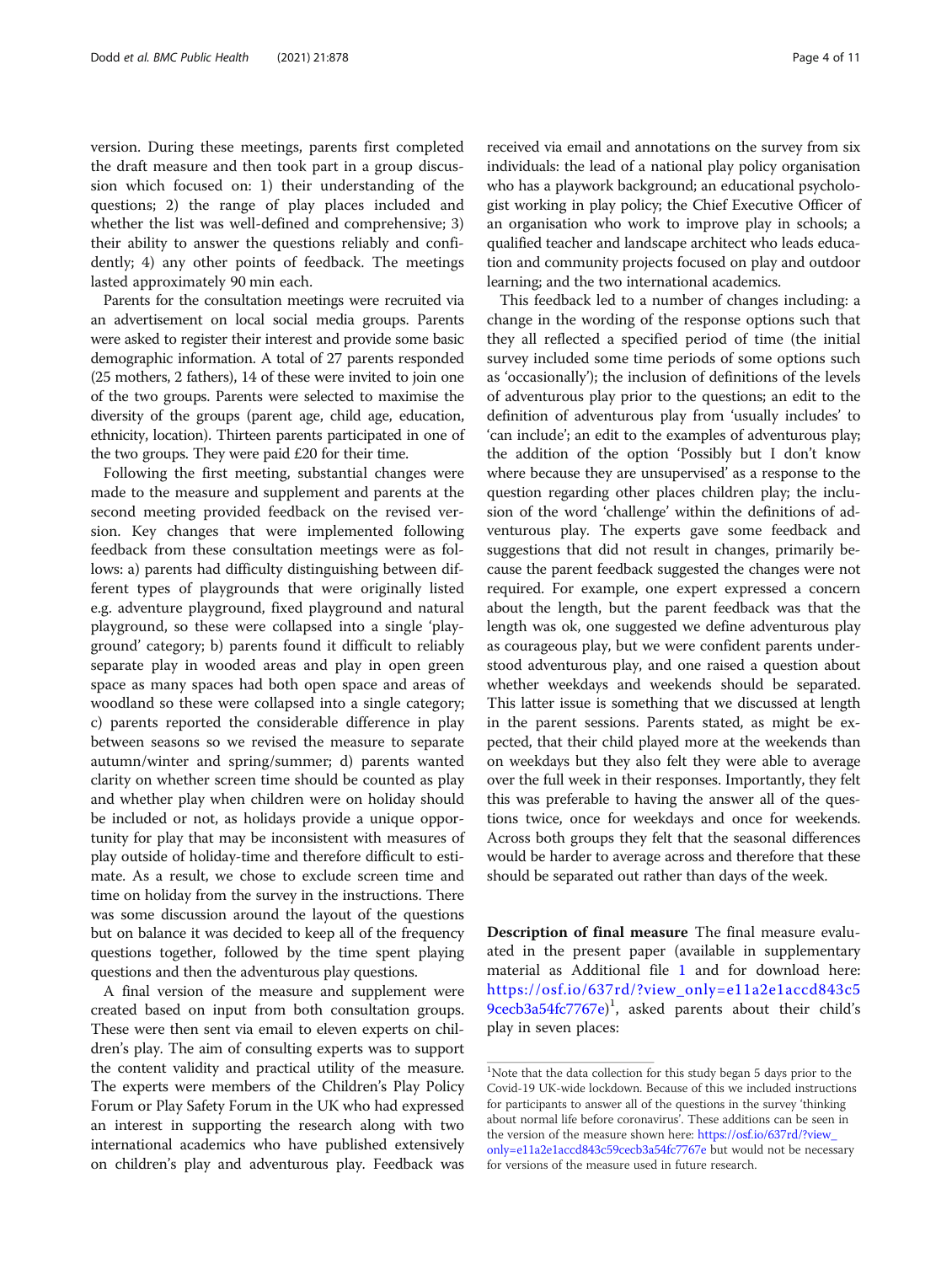- <span id="page-4-0"></span>1. at home or in other people's homes
- 2. outside at home or at other people's homes (e.g. garden/yard/balcony)
- 3. at a playground
- 4. in trees/forests/woodland/grassy spaces (not including the garden at home or other people's homes). This category will now be referred to as green spaces
- 5. in the street or public place close to home. Now referred to as street
- 6. outdoors near water
- 7. indoor play centres and pools (e.g. soft play, trampoline parks, swimming pools etc.).

The first question asked parents to report how frequently their child played in each place during Autumn/Winter. Parents responded using a seven-point scale from 'every day' to 'never', with each option anchored to a period of time. The second question asked parents to report how long their child played for in each place on a day when they played there during Autumn/Winter. For this question parents responded using a 4-point Likert scale from 'less than half an hour' to '4 hours +'. A 'not applicable' option was also included for any places where the child did not play. The following two questions were identical but asked parents to report about their child's play during Spring/Summer. The fifth question formed the supplementary section on adventurous play and asked parents to rate how adventurously their child played in each place. Parents were given a definition of adventurous play (see Additional file [1\)](#page-9-0) and asked to use a 5-point scale from 'very low levels of adventure' to 'maximum levels of adventure' (see definitions provided to parents in Table 1).

At the end of the measure parents were asked whether there were any other places that their child played. If they answered yes to this question they were asked to state where and to answer additional questions about frequency, length of time playing and level of adventurous play in that place. Up to three additional places could be included. Definitions of each level of adventure were provided. At the beginning of the questions, parents were provided with a definition of play and were asked to think about play in children's day to day lives, Scoring To score the measure, first the play frequency scores were converted into approximate days (for example, 'every day' was converted into 182.5 days (half the year to correspond to Autumn/Winter or Spring/ Summer). Where a range was selected, the centre of that range was used (e.g. 4–6 times a week was converted into 130 (5 days  $\times$  26 weeks). The length of play scores were similarly converted but into the corresponding number of hours (e.g. 2–3 h is converted into 2.5 h). The exact mappings used are shown in supplemental material (Additional file [3](#page-9-0)). The play frequency variable was then multiplied by the length of play variable for each place to give an approximate number of hours that each child played in each place. These were calculated separately for Autumn/Winter and Spring/Summer and then added together to give an estimation of total hours spent playing across the year in each place. The level of adventure scores were coded 1–5, with higher scores indicated higher levels of adventurous play. This data was then used to create four variables: total hours spent playing (created by summing across all places); total hours spent playing outdoors (created by summing across outdoor places only); total hours spent playing in nature (created by summing across natural places only: green spaces and near water); total hours spent playing in adventurous places (created by summing across the places where children were rated as playing most adventurously; playground, green spaces, indoor play centres, near water see Fig. [2\)](#page-6-0).

For the supplement, to calculate the amount of time each child spent playing adventurously, the total hours spent playing in each place were summed only across places where that child was rated as playing with an adventure rating of 2 (mild level of adventure) or more. To capture how adventurously each child played typically, the mean score across adventurous play ratings was used.

# Procedure

The study advert directed parents to a link which included the study information sheet and consent form.

Table 1 Adventurous play levels

| Very low levels of adventure [1] | Play might be fun but levels of excitement, challenge and risk are low                       |
|----------------------------------|----------------------------------------------------------------------------------------------|
| Mild levels of adventure [2]     | Some excitement but rarely feels any fear/thrill or takes any significant challenge and risk |
| Moderate levels of adventure [3] | Excitement with some fear/thrill and some minor challenge and risk-taking                    |
| High levels of adventure [4]     | Excitement with clear fear/thrill, challenge and risk-taking                                 |
| Maximum levels of adventure [5]  | Very exciting with lots of thrilling emotions and fear and obvious challenge and risk        |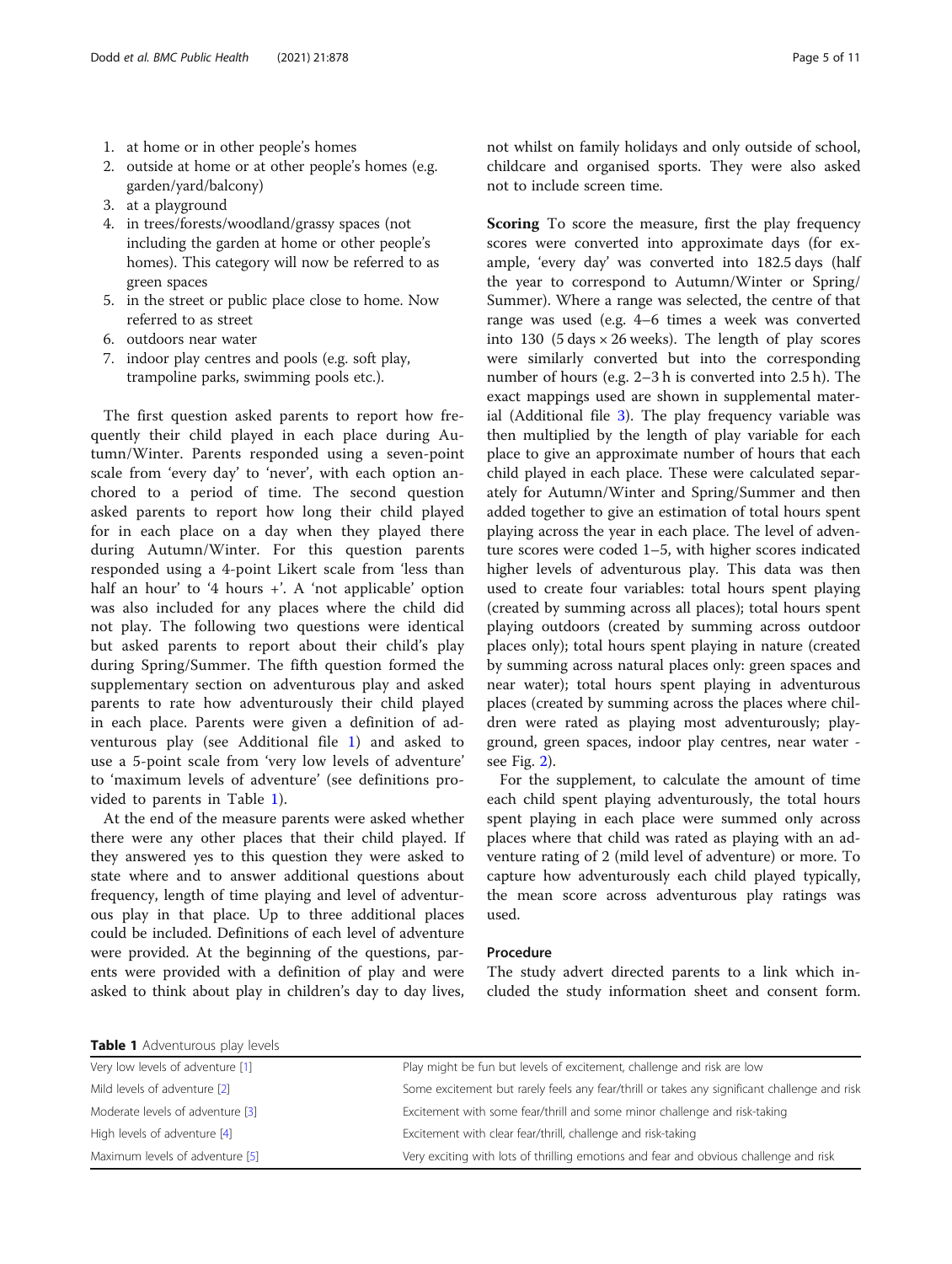After completing the consent form, participants were given immediate access to the survey. All study materials were presented via SurveyMonkey. Responses were checked to ensure participants had completed the survey correctly and participants were then sent a voucher for £10 to compensate them for their time. A link to the follow-up survey was sent to participants via email 13 days after they had completed the initial survey. This directed participants to the survey, which was presented via SurveyMonkey. Participants were sent a further voucher for £10 to compensate them for their time. A reminder email and text message were sent to participants who did not respond within a week. The time between Time 1 and Time 2 ranged from 13 days to 43 days, mean =  $20 \text{ days}$ , SD =  $7 \text{ days}$ .

# Results

Data were prepared and analysed in R Studio version 1.3.1056 [[20](#page-10-0)] and R version 4.0.2. The analysis script and raw data are available here: [https://osf.io/637rd/?view\\_](https://osf.io/637rd/?view_only=e11a2e1accd843c59cecb3a54fc7767e) [only=e11a2e1accd843c59cecb3a54fc7767e](https://osf.io/637rd/?view_only=e11a2e1accd843c59cecb3a54fc7767e) .

# Descriptives based on time 1 data

Initially descriptive data are presented using Time 1 data for time spent playing across place and adventurous play rating across place. Figure 1 shows the mean hours spent playing in each place, as estimated based on mother and father report. Children were reported to spend more time playing inside at home or other people's homes than in any other place. This was followed by playing outside at home and at other people's homes. Beyond play at home, children spent most time playing at playgrounds and in green spaces. The least number of hours were spent playing at indoor play centres and near water. Mother's and Father's report was very similar although mothers estimated that children spent more time playing in green spaces and on the street relative to other places, than fathers. Full statistical analysis of differences across place are shown in supplementary file 2.

Figure [2](#page-6-0) shows the mean adventure level for play in each place. This indicates that play was least adventurous at home and on the street near home. The adventurousness of play was slightly greater for play outdoors at home or other people's homes and again, slightly more adventurous near water and on playgrounds. Play was most adventurous at indoor play centres and in green spaces, although Mothers and Fathers disagreed on which of these was the most adventurous place. Full statistical analysis of differences in adventurous play ratings across place, including examination of child gender

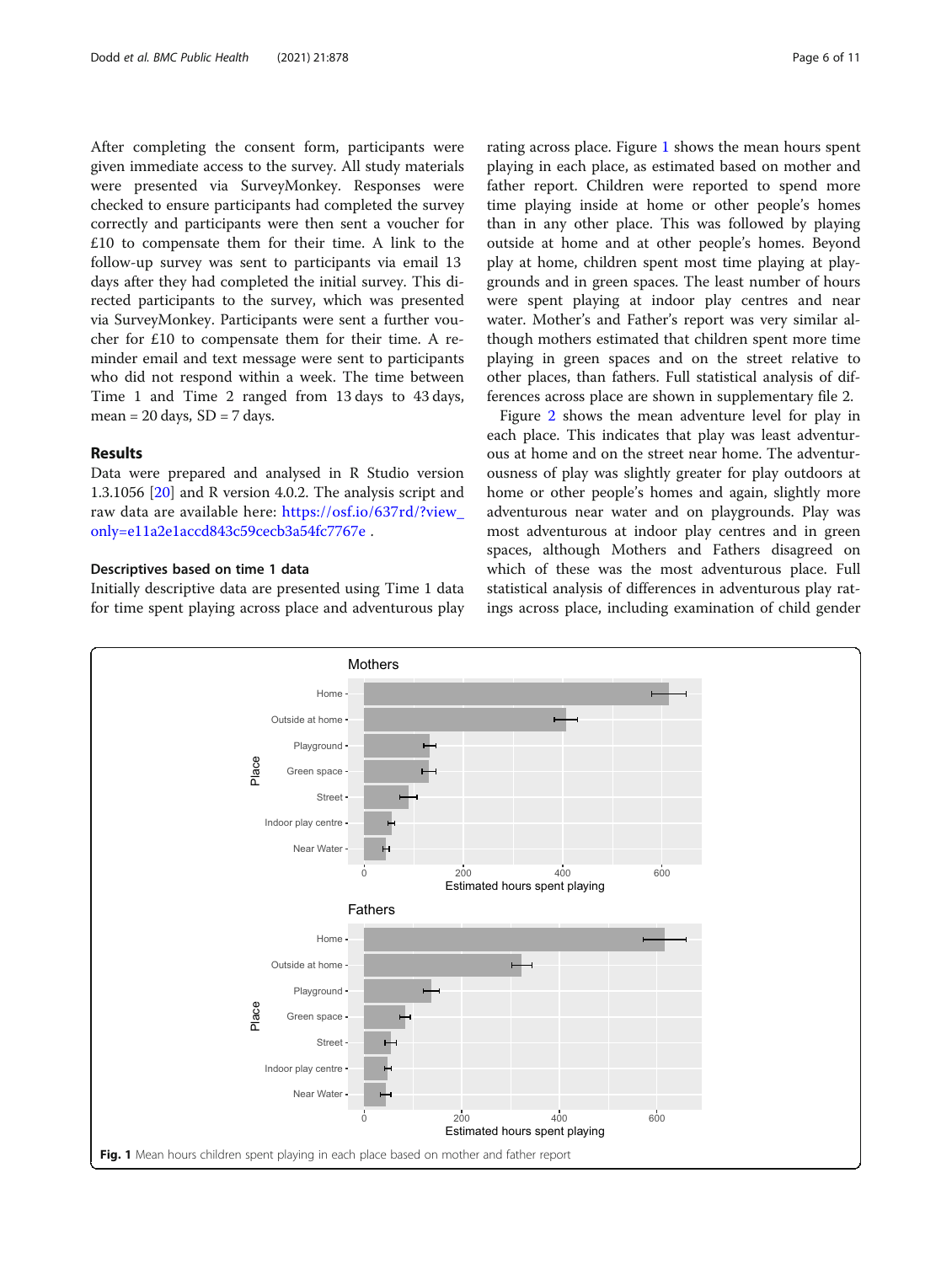<span id="page-6-0"></span>

differences (no significant gender differences were found for any metric), are shown in supplementary material as Additional file [2](#page-9-0).

# Stability from time 1 to time 2

Table 2 shows the means and standard deviations for each variable at time 1 and time 2 for mothers and fathers. Paired sample t-tests indicated that there were no significant differences between mothers and fathers on any of the variables (all  $p's > .05$ ). Furthermore, paired ttests showed that most of the scores from time 1 to time 2 were stable and did not differ significantly. The only exception was ratings of average level of adventurous play, which were higher at time 2.

# Reliability

Concordance Correlation Coefficients (CCCs) were computed using the CCC function in epiR to assess the agreement between caregivers of the same child on each of the metrics of interest at time 1 and also to assess test-retest reliability for mothers and fathers separately across time 1 and time 2. CCCs were used over Intraclass Correlation Coefficients because many of the variables were not normally distributed.

# Cross-informant agreement

As shown in Table [3](#page-7-0), for the majority of metrics, there was poor to moderate agreement between caregivers based on time 1 data.

# Table 2 Mother and Father means and standard deviations for each metric at Time 1 and Time 2

|                                              | Τ1               |                  | T <sub>2</sub>              |                  |
|----------------------------------------------|------------------|------------------|-----------------------------|------------------|
|                                              | <b>Mothers</b>   | <b>Fathers</b>   | <b>Mothers</b>              | <b>Fathers</b>   |
| 1. Total hours spent playing                 | 1470.36 (864.57) | 1296.30 (615.39) | 1346.99 (720.52)            | 1273.45 (733.17) |
| 2. Hours spent playing outdoors              | 799.27 (610.43)  | 631.96 (356.90)  | 717.58 (496.23)             | 659.82 (472.40)  |
| 3. Hours spent playing in nature             | 175.58 (215.45)  | 127.24 (171.87)  | 173.36 (214.88)             | 136.66 (196.76)  |
| 4. Hours spent playing in adventurous places | 364.39 (359.05)  | 304.02 (253.43)  | 345.19 (345.01)             | 306.27 (313.95)  |
| 5. Hours spent playing adventurously         | 1176.9 (916.33)  | 1101.62 (676.51) | 1227.11 (758.9)             | 1173.15 (783.05) |
| 6. Average level of adventurous play         | 2.53(0.76)       | 2.62(0.72)       | $2.74$ <sup>**</sup> (0.61) | $2.72^* (0.56)$  |

Note. Time 1 to Time 2 change is significant at  $* p < .05; ** p < .001$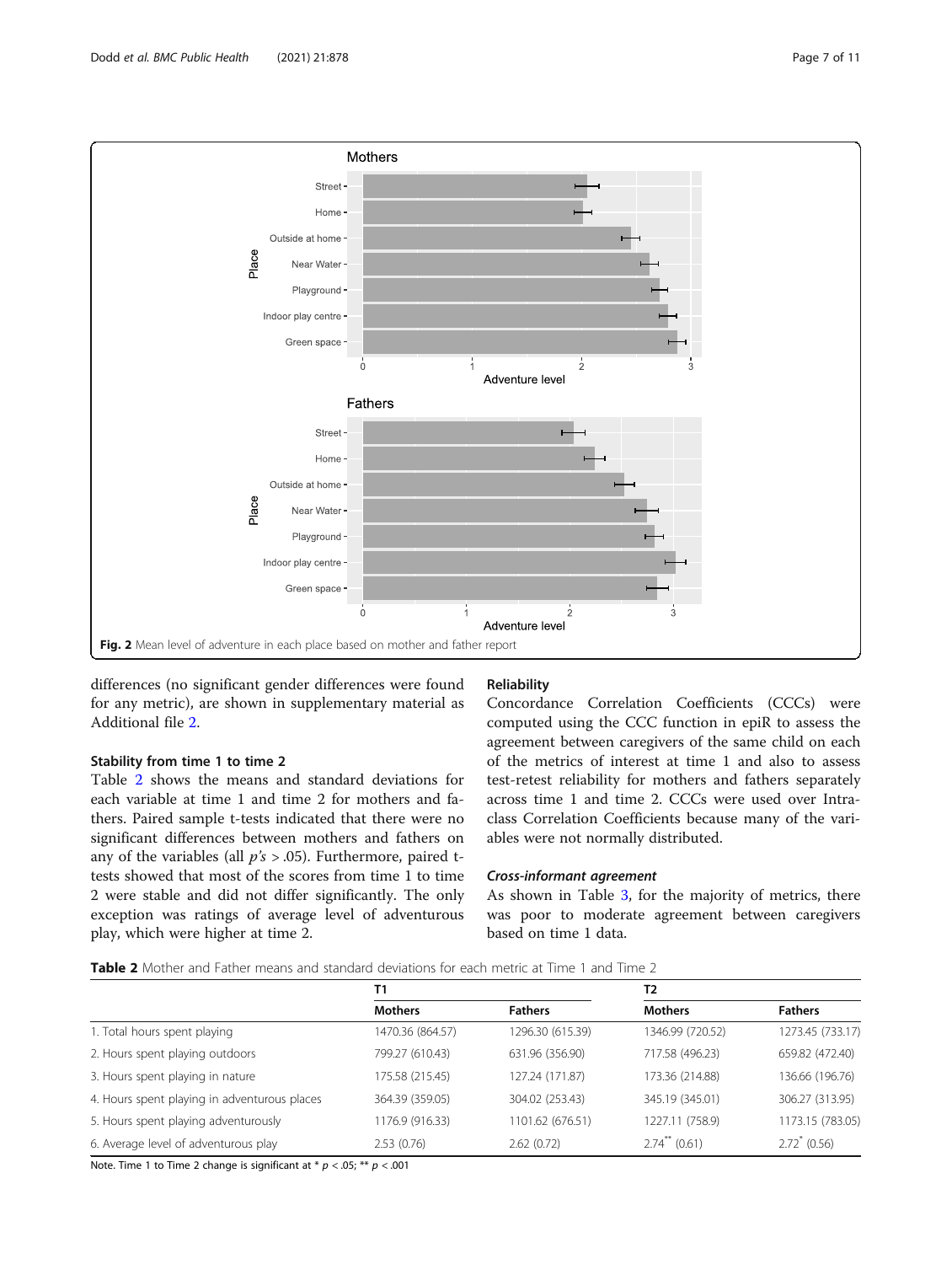<span id="page-7-0"></span>

| <b>Table 3</b> Concordance Correlation Coefficients (CCC) for cross-informant and test-retest reliability for each metric |  |
|---------------------------------------------------------------------------------------------------------------------------|--|
|---------------------------------------------------------------------------------------------------------------------------|--|

|                                                 | <b>Cross-informant agreement</b><br><b>CCC</b><br>[upper and lower bounds] | <b>Test retest reliability CCC</b><br><b>Mothers</b><br>[upper and lower bounds] | <b>Test retest reliability CCC</b><br><b>Fathers</b><br>[upper and lower bounds] |
|-------------------------------------------------|----------------------------------------------------------------------------|----------------------------------------------------------------------------------|----------------------------------------------------------------------------------|
| 1. Total hours spent playing                    | $0.51$ $[0.34 - 0.65]$                                                     | $0.73$ $[0.62 - 0.80]$                                                           | $0.47$ $[0.26 - 0.64]$                                                           |
| 2. Hours spent playing outdoors                 | $0.49$ $[0.32 - 0.63]$                                                     | $0.68$ $[0.56 - 0.77]$                                                           | $0.49$ $[0.29 - 0.65]$                                                           |
| 3. Hours spent playing in nature                | $0.36$ $[0.17 - 0.52]$                                                     | $0.73$ $[0.63 - 0.80]$                                                           | $0.61$ $[0.45 - 0.74]$                                                           |
| 4. Hours spent playing in adventurous<br>places | $0.44$ $[0.26 - 0.59]$                                                     | $0.76$ $[0.67 - 0.83]$                                                           | $0.63$ $[0.47 - 0.76]$                                                           |
| 5. Hours spent playing adventurously            | $0.37$ [0.18-0.54]                                                         | $0.67$ [0.55-0.76]                                                               | $0.39$ $[0.16 - 0.57]$                                                           |
| 6. Average level of adventurous play            | $0.41$ $[0.22 - 0.56]$                                                     | $0.49$ $[0.35 - 0.61]$                                                           | $0.42$ [0.22-0.58]                                                               |

#### Test-rest reliability

For the majority of metrics, the reliability fell in the moderate range, although there are notable exceptions. Father report of total hours spent playing, hours spent playing outdoors and hours spent playing adventurously did not reach the threshold for moderate reliability and were substantially lower than the reliability of the same metrics for mothers. Additional analyses were conducted to examine whether reliability differed by primary caregiver status (see supplementary file 2 for results). As expected, primary caregivers were typically more reliable over time than non-primary caregivers. Further, for both parents, reliability was notably lower for both parents for the average level of adventurous play variable, relative to the other metrics. This may be due to the timing of the survey in relation to the Covid-19 pandemic and adjustments in risk perception, which is consistent with the Time 1 to Time 2 change, shown in Table [1](#page-4-0).

# Internal consistency

For each of the time variables, the estimated time spent playing in each place is summed to create the total. Given this, we would not expect there to be strong internal consistency across items; the more time a child

spends playing in one place decreases the available time for them to play in another place. Consistent with this, the Cronbach's alpha, using time 1 data, ranged from 0.32 to 0.66 for these variables. In contrast, the mean level of adventurous play rating is calculated based on parent's ratings of how adventurously their child plays across places. Whilst we would expect higher levels of adventurous play in some places relative to others, we might also expect some consistency within each child. This is reflected in the internal consistency for this variable which, based on time 1 data, was good (Mothers  $\alpha$  = 0.89; Fathers  $\alpha$  = 0.89).

#### 'Other' responses

Fifteen percent of participants reported that there was another place that their child played in an adventurous way. Only 17 participants (< 4%) stated that their child may play in other places but they do so unsupervised. Table 4 shows the frequency with which other places were identified as places where children might play adventurously.

Others that were only mentioned once were: ski slope, skate park, cricket club, camping, forest school, gymnastics, DIY. Thirteen participants listed places that had been included in the CPS (at home, swimming, woods, other people's gardens etc.).

Table 4 Categories of places listed under 'other places your child plays adventurously' and number (proportion) of participants listing each place

| Place                       | Number (percentage) of parents listing 'other' place |
|-----------------------------|------------------------------------------------------|
| School                      | $10(4.1\%)$                                          |
| Theme parks/Adventure parks | 9(3.7%)                                              |
| Cycling/Mountain biking     | $7(2.9\%)$                                           |
| Climbing Walls              | $5(2.0\%)$                                           |
| Farms/allotments            | $4(1.6\%)$                                           |
| Go Ape rope courses         | $4(1.6\%)$                                           |
| Beavers and Cub Scouts      | $3(1.2\%)$                                           |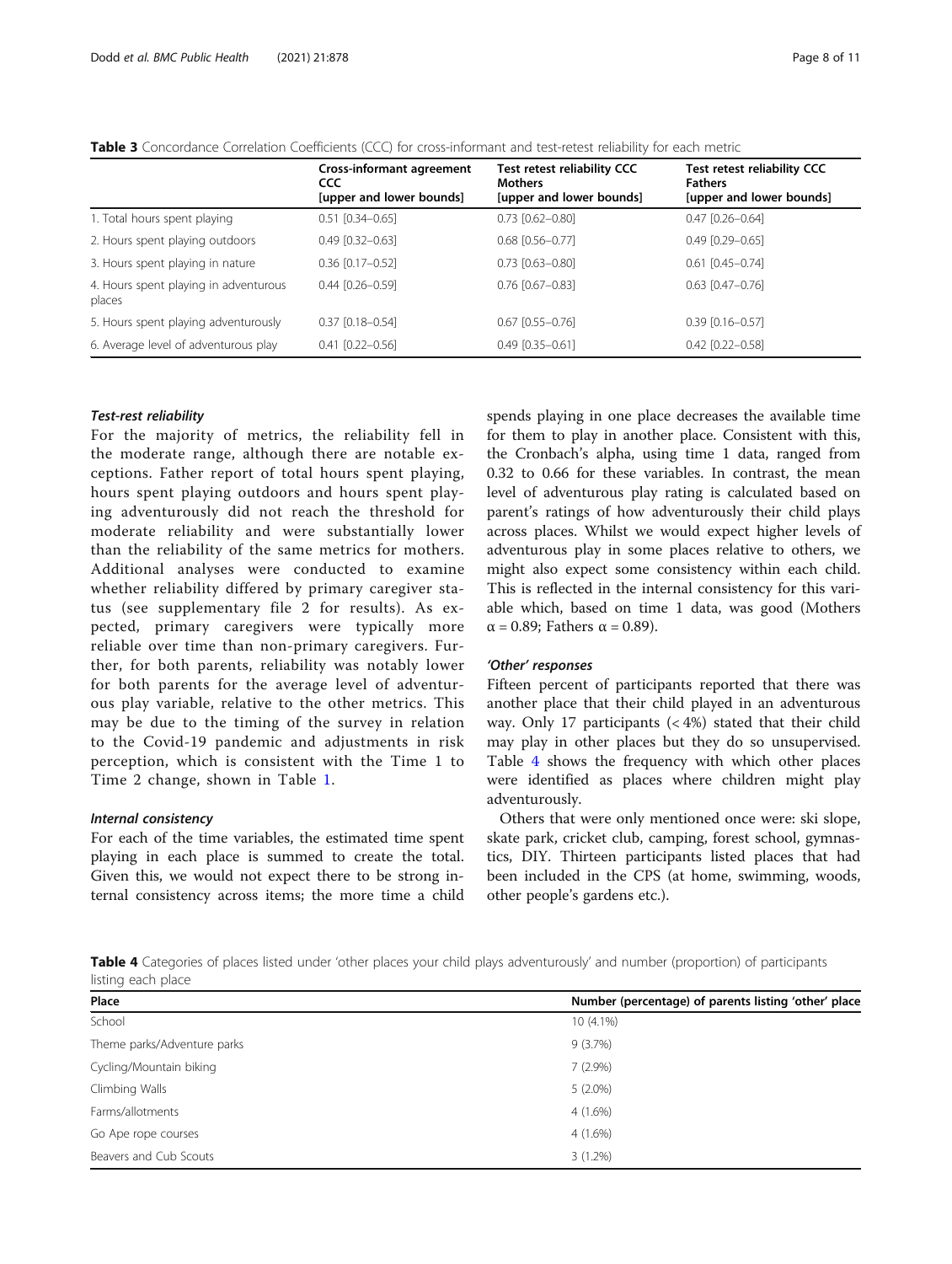# **Discussion**

This article describes the development of the Children's Play Scale (CPS), a parent-report questionnaire that could be used to quantify school-aged children's time spent playing in a range of places and their engagement in adventurous play. The measure was designed with input and feedback from a diverse group of parents as well as experts on children's play who came from a range of perspectives (academic, play work, play policy, psychology). The reliability of the measure was evaluated in two ways. First, via cross-informant reliability where two parents completed the measure about the same child. Second, via test-retest reliability where the same parent completed the measure twice approximately 3 weeks apart.

By including mothers and fathers of the same children we were able to evaluate cross-informant reliability. It is common for parent agreement to be poor to moderate for measures that ask about their children [[21\]](#page-10-0). For the CPS metrics, all fell within the poor to moderate range. To give some context, the CCCs were comparable to the cross-informant correlation coefficients reported for well-validated measures regularly included in large scale public health research, including the subscales of the Strengths and Difficulties Questionnaire [[22\]](#page-10-0), the Social Skills Rating System and the Conner's Rating Scale [\[23](#page-10-0)].

Because both parents reported on the same child, testretest reliability was calculated for mothers and fathers separately. Overall, test-retest reliability was higher for mothers than for fathers. Reliability also tended to be higher for parents who identified as primary caregiver than those who did not. Given that mothers are more likely to be primary caregivers and to spend more time with their children [[24\]](#page-10-0), these results are consistent. It is interesting that the reliability for fathers was stronger for play in nature and play in adventurous places, relative to the other metrics. This may be because father's play with their children is more likely to take place in nature or adventurous places, allowing them to be more accurate in their estimations. This would be consistent with theory about father-child play (e.g. [[25\]](#page-10-0)) but we did not collect data in the present study about differences in play location or time spent playing between parents.

We spent some time during the development of the measure refining the list of places where children might play. Having begun with a longer list of more specific places, we collapsed across some places following feedback from parents that they weren't able to reliably separate them. We wanted to keep the list relatively short for practical reasons but we recognised that children may occasionally play in other places. To check how well we had captured the places where children play, we asked participants whether there were any other places that their child played. A small minority listed other places but there was little consistency in what these places were and there is some question over whether the activities in these places should be considered play (e.g. theme parks). Taken together, the findings support the use of the measure and indicate that the list of places is broad enough to capture most of the places where UK children play.

Initial results from the measure showed that children spent more time playing at home or in other people's homes than anywhere else. This was followed by play outside at home or other people's homes. Away from home children were most likely to play at the park or in green spaces. These results align with research using accelerometers and place-logs, which showed that children spent almost 50% of their time at home [[26](#page-10-0)]. Other than at home or school, Perry and colleagues found that children primarily spent time at other people's homes or in parks, which also aligns with our findings. Interestingly, in relation to children's play and physical activity, Perry et al. found that children were most physically active when they were in their neighbourhood or in parks. In terms of adventurous play, parents reported that children played most adventurously at playgrounds, in green spaces and at indoor play centres, which included soft play, trampoline parks and swimming pools. They played least adventurously at home. These findings provide a good example of how the measure might be utilised in future research to provide insights into children's activity and use of space.

The measure yields a range of metrics that could be used in future research, according to need. For example, research focused on children's play in nature may only require the time spent playing nature metric. Similarly, research focused on outdoor play specifically might use the outdoor play metric only. The adventurous play supplement can be included or not, as required. As well as yielding metrics to examine different places children play, the measure allows for flexibility and could also be used to examine seasonal differences in the amount of time children spend playing. We made the decision not to separate out weekday play from weekend play following feedback from parents that they didn't want the measure to be any longer and they felt able to average across the days of the week. This necessarily means that the measure can't be used to differentiate between play that happens during the week and play that happens at the weekend. If required for future research, the measure could be adapted to separate these out, although ideally this would need to evaluated as a new version of the measure. From a public health perspective, the measure could be used to evaluate associations between children's outdoor play and physical health for example as well as between their adventurous play and mental health. The measure could also be used alongside Geographic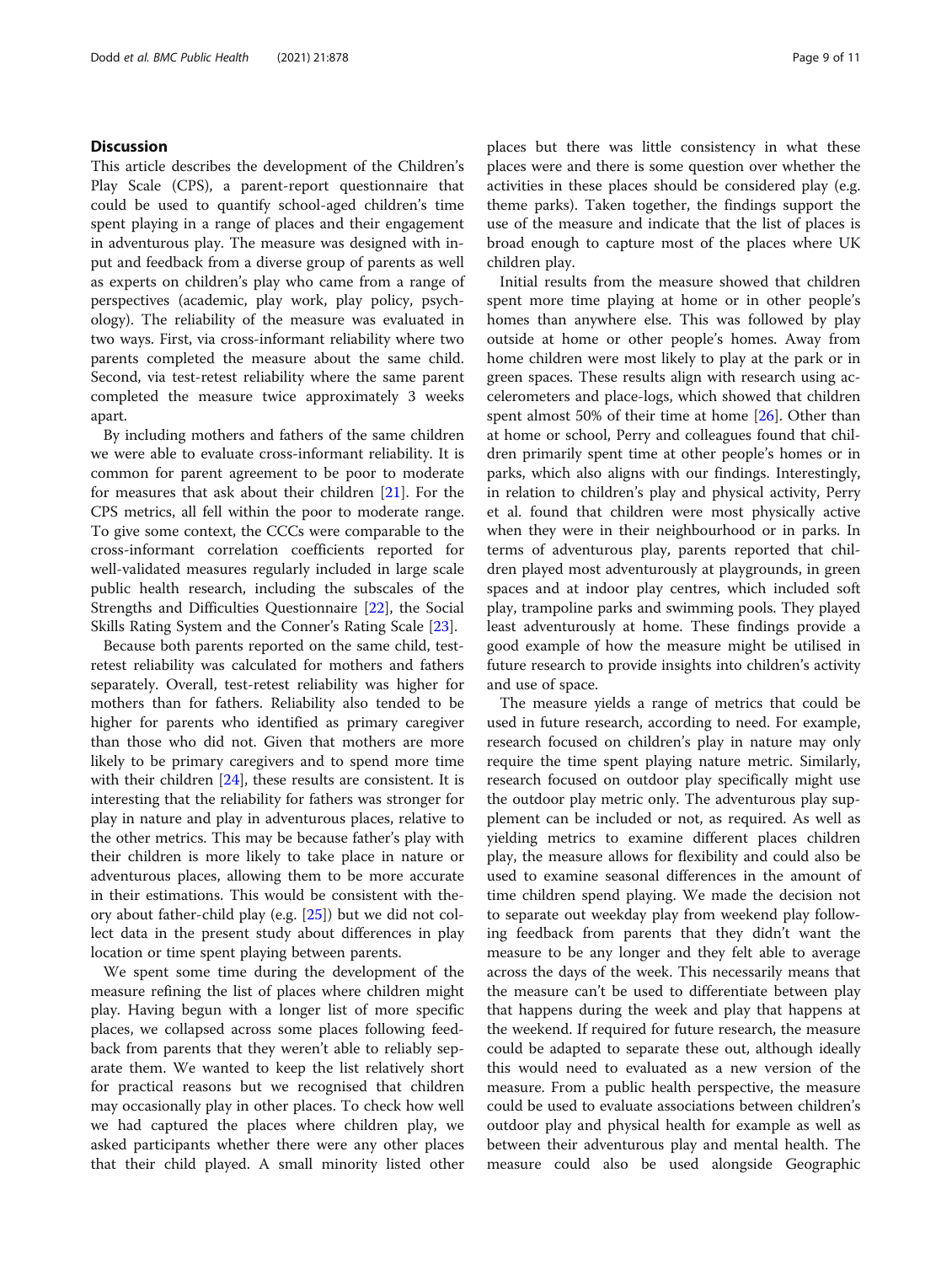<span id="page-9-0"></span>Information System (GIS) data to evaluate how the space planning and access to green space affects children's outdoor play and/or play in nature. There is also scope for using the measure to examine cross-cultural differences in other countries, although this will require further validation work to ensure that the play places are relevant and that the measure is reliable in other countries and cultures. Future work may also benefit from examining how the reliability of the measure may differ depending on child age. Unfortunately, this study was not sufficiently powered to examine these differences, it may be expected that parents of younger children would be more reliable in reporting on their child's play, and that as children age and have greater independence, parents may be less reliable in monitoring their child's play activities, this warrants further investigation.

The current study has a number of strengths including the careful development of the measure with input from parents and experts and the inclusion of both mothers and fathers. We evaluated both test-retest reliability as well as cross-informant reliability. A significant limitation is that the measure was not evaluated against more objective measures such as accelerometers, observation or time use diaries. Validating the survey in this way is challenging because there is no gold-standard objective measure of children's play; each of the available options has its own weaknesses. For example, an accelerometer would give information on physical activity but not all play involves physical activity and not all physical activity is playful. Similarly, a time-use diary places a heavy burden on participants and provides only a snapshot of children's play within a short period. Nevertheless, we would expect that the metrics should correlate somewhat with physical activity and a time-use diary and future research evaluating the validity of the current measure against these alternatives would provide an important further evaluation of the measure. In relation to the level of adventurous play, no objective measures exist of children's risk-taking in play to validate the measure against, but the measure might be useful in research designed to develop observational measures of children's risk-taking in play. Although it wasn't possible to evaluate the convergent validity of the measure against other measures, the face validity of the measure is strong given the collaborative process of measure development taken.

A further limitation is that the average level of adventurous play rating reliability was relatively low. A possible, albeit posthoc, explanation for this is that the baseline of the survey began 5 days before the Covid-19 UK-wide lockdown, with all participants completing follow-up during lockdown. It seems likely that during this unusual time, parent's perception of risk-taking and adventure for their child may have shifted somewhat,

depending on their own personal circumstances and their children's access to adventurous play during lockdown. In keeping with this, previous research has shown that perceptions of risk may shift in light of traumatic or unprecedented events [\[27,](#page-10-0) [28\]](#page-10-0). Furthermore, this variable was the only variable to show significant change over time, with parents reporting at time 2, during the Covid-19 lockdown, that the way their child typically played pre-lockdown was more adventurous than they had perceived it to be at time 1. The timings are unfortunate and may explain the slightly lower reliability estimates for average level of adventurous play. Until the risks associated with Covid-19 are diminished it will not be possible to evaluate this explanation but it would be beneficial to evaluate the test-retest reliability of the measure again once restrictions related to Covid-19 are lifted. The present research provides a strong foundation for the further development and evaluation of this measure. The next steps for building on this work are to replicate the current findings, including test-retest reliability, during a more stable time, to examine validity against physical activity trackers and time use diaries, to collect data on a larger sample who are more representative of the general population and to examine the use of the measure in other cultures.

# Conclusion

In conclusion, we have presented a new measure for capturing children's time spent playing in a range of places, via parent report. The measure extends previous work in a number of ways, including by adding ratings of children's adventurous play in each place. Overall, a number of the metrics that the measure yields have adequate reliability, especially based on maternal report. The measure will be useful in a range of future public health research.

#### Supplementary Information

The online version contains supplementary material available at [https://doi.](https://doi.org/10.1186/s12889-021-10812-x) [org/10.1186/s12889-021-10812-x](https://doi.org/10.1186/s12889-021-10812-x).

Additional file 1. Questionnaire as used in this paper. Additional file 2. Further analyses. Additional file 3. Numeric mappings.

#### Acknowledgements

Our thanks to the parents, play professionals and academics who helped us to design and refine the measure.

#### Authors' contributions

HD designed and led the study, analysed the data and wrote the results and discussion sections of the manuscript. RN led participant recruitment and data management, wrote the initial analysis script and made substantial edits to the manuscript. LM had intellectual input into the initial design of the measure, led the parent focus groups and drafted the introduction and methods. All authors have read and approved the manuscript.